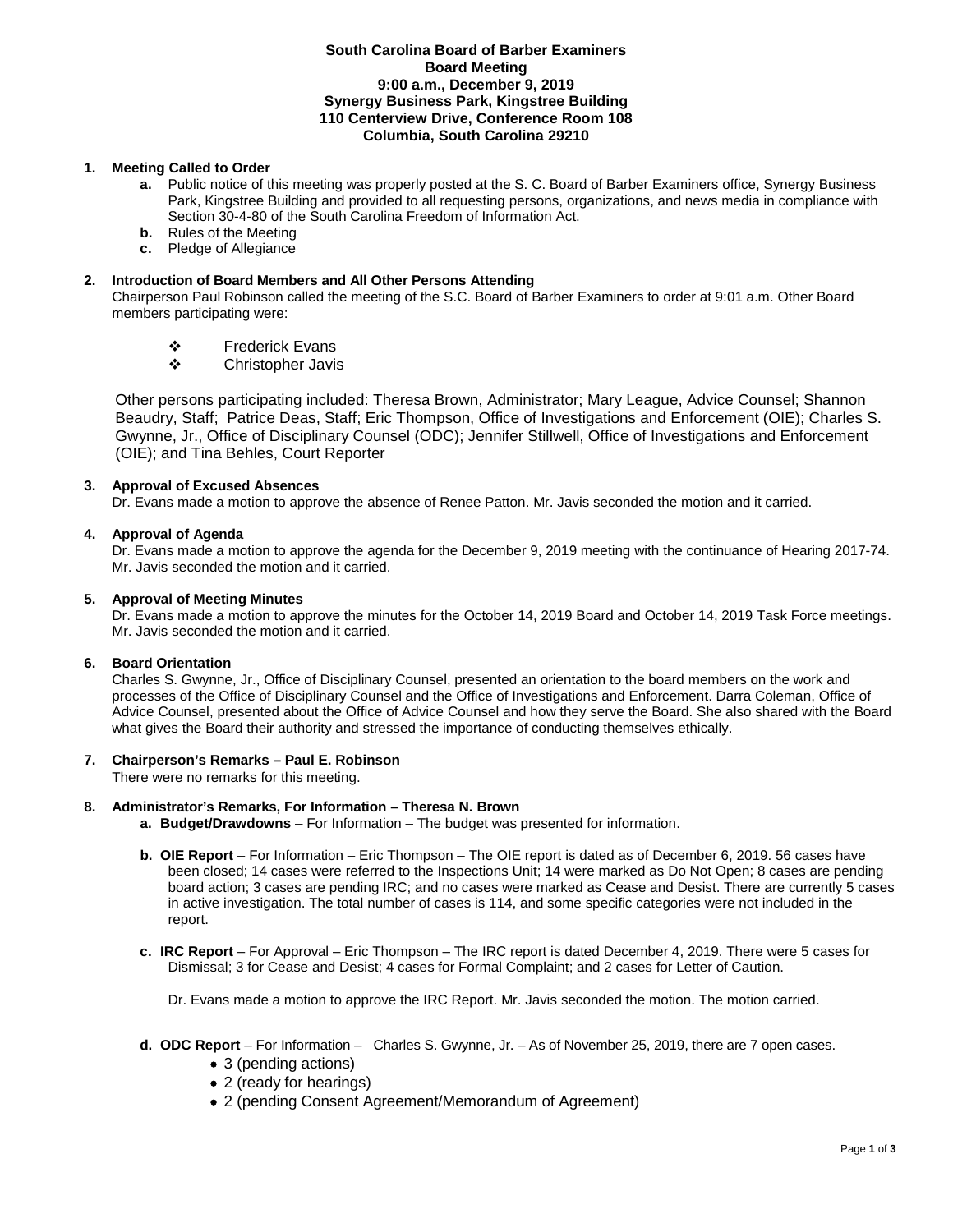Since the last ODC report, 5 cases have been closed.

**e. Inspection Report** – For Information – Eric Thompson – In October, there were 201 attempted inspections; 50 shops were closed at the time of visit and 151 inspections were conducted. In November, there were 166 attempted inspections; 27 shops were closed at the time of visit and 139 inspections were conducted. So far this year, there have been 2057 attempted shop inspections; 540 shops were closed at the time and 1517 inspections were conducted.

In October, 1 school was inspected, and in November, no schools were inspected.

#### **f. Legislative Updates**

There were no legislative updates.

### **9. Old Business**

Dr. Evans brought up the topic of giving inspectors the authority to issue citations. Mr. Robinson stated that this would be discussed during a Task Force meeting.

#### **10. New Business**

#### **a. Consideration of Student Permit**

**i.** Roy Davis Draughn, Jr.

Mr. Roy Davis Draughn, Jr. was seeking approval for an OJT student permit with a criminal background. His instructor, Mr. Stephen Sansbury, was also in attendance.

Mr. Draughn stated that while he was incarcerated, he discovered a passion for barbering. He is on parole for approximately four more years.

Mr. Robinson gave the applicant and his instructor an overview similar to the one presented at the monthly OJT Overviews.

Dr. Evans made a motion to approve Mr. Roy Davis Draughn Jr.'s application for an OJT student permit. The student permit will be placed on probation; Mr. Draughn will need to return to the Board if he applies for another student permit and must provide a yearly SLED report to the Board while he is on parole. Mr. Javis seconded the motion and it carried.

**ii.** Carlas Jamel Williams

Mr. Carlas Jamel Williams was seeking approval for a third OJT student permit. His instructor, Mr. Calvin Mack, was also in attendance.

Mr. Williams currently has 1330 hours. He stated that it has taken a while to obtain his hours because he had financial issues in the past that required him to pursue work over training, but he is ready to finish what he started.

Mr. Robinson gave the applicant and his instructor an overview similar to the one presented at the monthly OJT Overviews.

Dr. Evans made a motion to approve Mr. Carlas Jamel Williams's third OJT student permit. Mr. Javis seconded and the motion carried.

**iii.** George Larmar Rose-Wofford

Mr. George Larmar Rose-Wofford was seeking approval for a third student permit. His barber college instructor, Mr. Fred Davis, was also in attendance.

Mr. Rose-Wofford currently has 533 hours. He stated that he was issued his first permit when he was right out of high school and did not have the focus needed to complete his education; when he received his second permit, he became busy trying to support his children. He now feels that he is in a better position to complete his education.

Dr. Evans made a motion to approve Mr. Rose-Wofford's third student permit. Mr. Javis seconded the motion and the motion carried.

#### **11. Hearings – Charles S. Gwynne, Jr. a. 2017-74**

The board granted a continuance for this hearing until a later meeting.